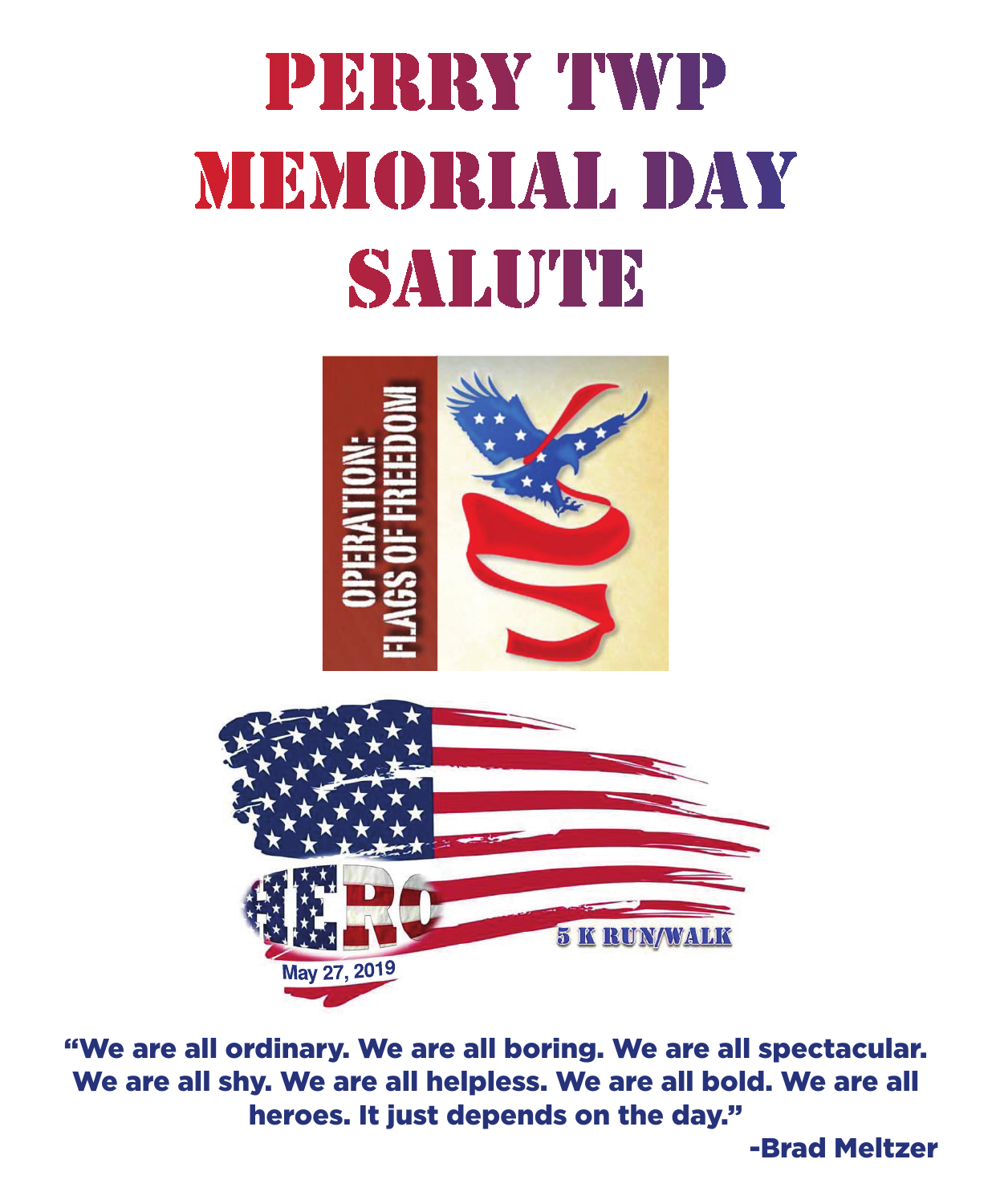### SPONSORSHIP SALUTE **2019 – HERO 5K Run/Walk**

#### **Platinum Sponsor**

McKinley Eagles 2370

#### **Gold Sponsor**

Aqua Ohio Renee Martin Waikem Auto Family

#### **Silver Sponsor**

Rick Dobbins Ohio Grating Young Truck Sales Perry Chiropractic Orion Construction Burnham & Flowers Mr. Dan Ford – Edward Jones Investments

#### **Bronze Sponsor**

Akron Uniform B & C Communications Hosner Carpet Falcones Tavern HRN Restoration Design Restoration Central Auto Sales Matt and Rachel Barker

#### **Special Thanks**

Superior Dairy Anytime Fitness The Engravers Edge Performance Health Inc - Biofreeze

#### **Grand Marshal**

Mr. Ralph Dunnerstick (Retired) United States Marine Corps – World War II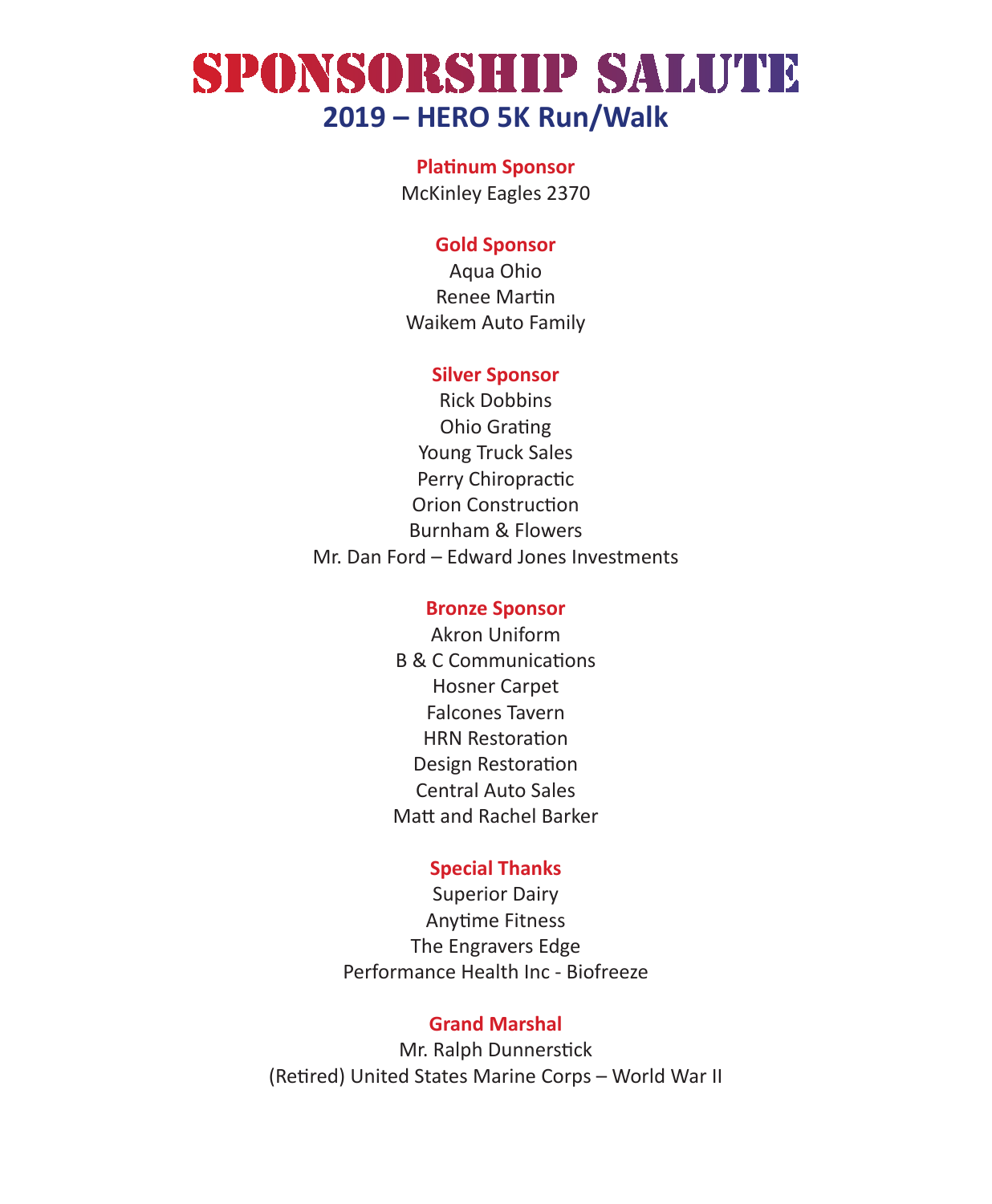### HISTORY OF THE MARINE **CORPS HYMN**

Following the war with the Barbary Pirates in 1805, when Lieutenant Presely O'Bannon and a small force of Marines participated in the capture of Deme, the Colors of the Corps was inscribed with the words: "To the Shores of Tripoli." After the Marines participated in the capture of Castle of Chapultepec, otherwise known as the "Halls of Montezuma," the words on the Colors were changed to read: "From the Shores of Tripoli to the Halls of Montezuma."

The author of the lyrics is unknown. Legend has it that a Marine on duty in Mexico penned the hymn. For the sake of euphony, the unknown author transposed the phrases in the motto on the Colors so that the first two lines of the hymn would read: "from the Halls of Montezuma, to the Shores of Tripoli."

John Phillip Sousa once wrote: "The melody of the "Halls of Montezuma" is taken from the comic opera 'Genevieve de Brabant' and is sung by two gendarmes." The melody was composed in 1859.

The first version of the hymn was copyrighted, published and distributed in the 1919 Leatherneck – a Marine Corps magazine. On November 21, 1942, the Commandant of the United States Marine Corps approved a slight change in the words of the first verse, to read: In air, on land, and sea" instead of the earlier: In the air, on land, and sea."

The Marine Corps hymn is the oldest official song in the United States military. Western Illinois University uses the hymn prior to all football games. They are the only non-military academy allowed to use the hymn. The university has had permission to use the official nickname, mascot, and hymn of the Corps since 1927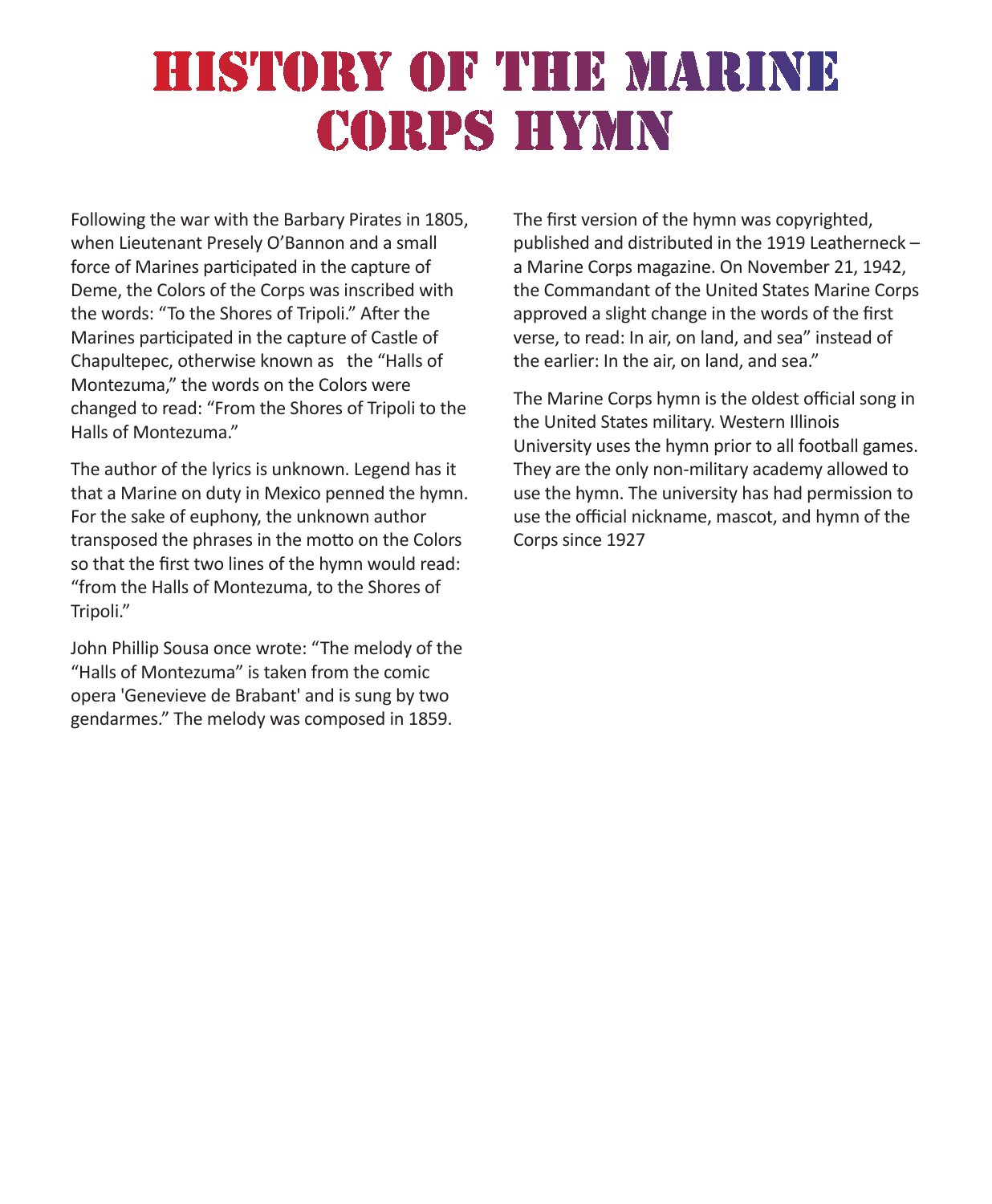### COINS ON A GRAVESTONE: **WHAT DOES IT MEAN?**

Have you ever noticed coins on a gravestone and wondered why they are there?

In Greek mythology, Charon, the ferryman of Hades, required payment for his services. A coin was therefore placed in the mouth of the dearly departed to ensure Charon would ferry the decreased across the rivers Styx and Acheron and into the world of the dead rather than leave him to wander the shore for a hundred years.

While visiting some cemeteries, you may notice that headstones marking certain graves have coins on them, left by pervious visitors to the grave. The tradition of soldiers leaving coins of varying denominations on the headstones of fallen comrades denotes their relations with the deceased.

These coins have distinct meaning when left on the headstones who gave their life while serving in the military and the meaning varies depending on the denomination of coin. A coin left on a headstone or at the gravesite is a message to the family that someone else has visited the grave to pay respect.

**Leaving a penny at the grave means simply that you visited.**

**A nickel indicates that you and the deceased trained at boot camp together.**

**A dime means you served with them in some capacity.**

**By leaving a quarter at the grave site, you are telling the family that you were with the soldier when he was killed.**

The money left at graves in national and state veteran cemeteries is eventually collected, and the funds are put toward maintaining the cemetery or paying burial costs for indigent veterans.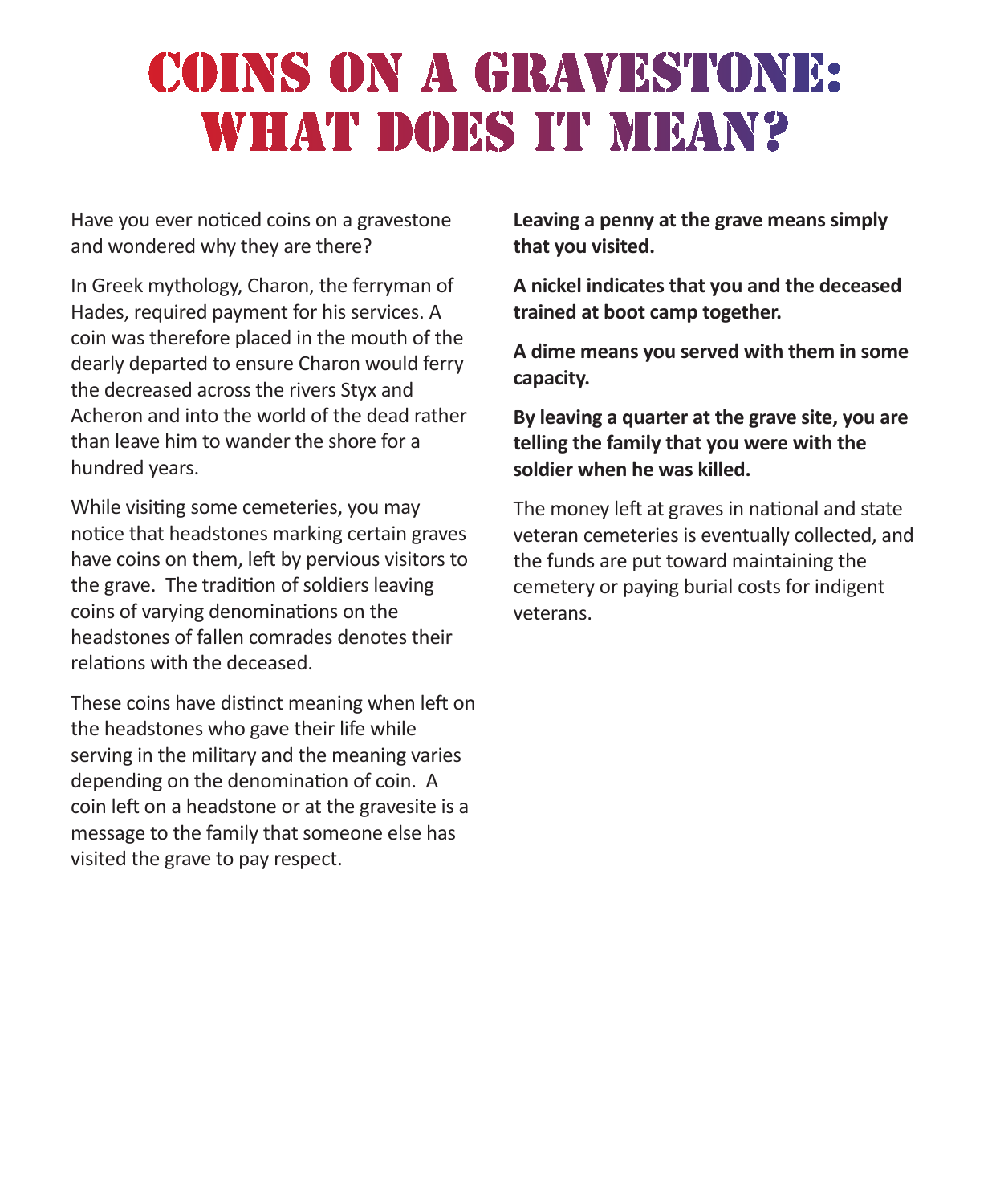## MEDAL OF HONOR RECIPIENT

### **Corporal Hershel W. Williams, USMC**

Hershel Williams was born on a dairy farm in 1923 in West Virginia. He enlisted in the United States Marine Corps in May 1943 and was shipped out to the Pacific Theater 3 months later. Corporal Williams was trained to be a demolitions sergeant, which meant he knew how to use flamethrowers and detonate explosives.

The Battle of Iwo Jima began February 19, 1945. Taking Iwo Jima was critical because the U.S. needed the island's airfields. The fighting on Iwo Jima was brutal because of the numerous steel-reinforced bunkers and buried mines that were protecting the Japanese airfield. Initially, Williams had been one of several demolition sergeants; however, by Feb. 23rd, he was the only one left.

Corporal Williams volunteered to go forward alone to attempt to quell the devastating machine-gun fire from the bunkers. Covered by only 4 riflemen, Williams fought desperately for 4 hours under terrific enemy small-arms fire and repeatedly returned to his own lines to prepare demolition charges and obtain flamethrowers. Williams would then make his way back to where the enemy was and set the charges off.

On one occasion, Williams daringly mounted a bunker to insert the nozzle of his flamethrower through an air vent, killing the occupants and silencing the machinegun. At one point, Williams charged enemy riflemen who were attempting to stop him with bayonets and killed the enemy soldiers with a burst of flame from his flamethrower.

His unyielding determination and extraordinary heroism were directly instrumental in neutralizing one of the most fanatically defended Japanese strong points on the island. For his actions, Williams received the Medal of Honor from President Truman on October 5, 1945. Ten other Marines and two sailors received the Medal of Honor that day.

Hershel "Woody" Williams, is the last surviving Medal of Honor recipient to have fought in the Battle of Iwo Jima.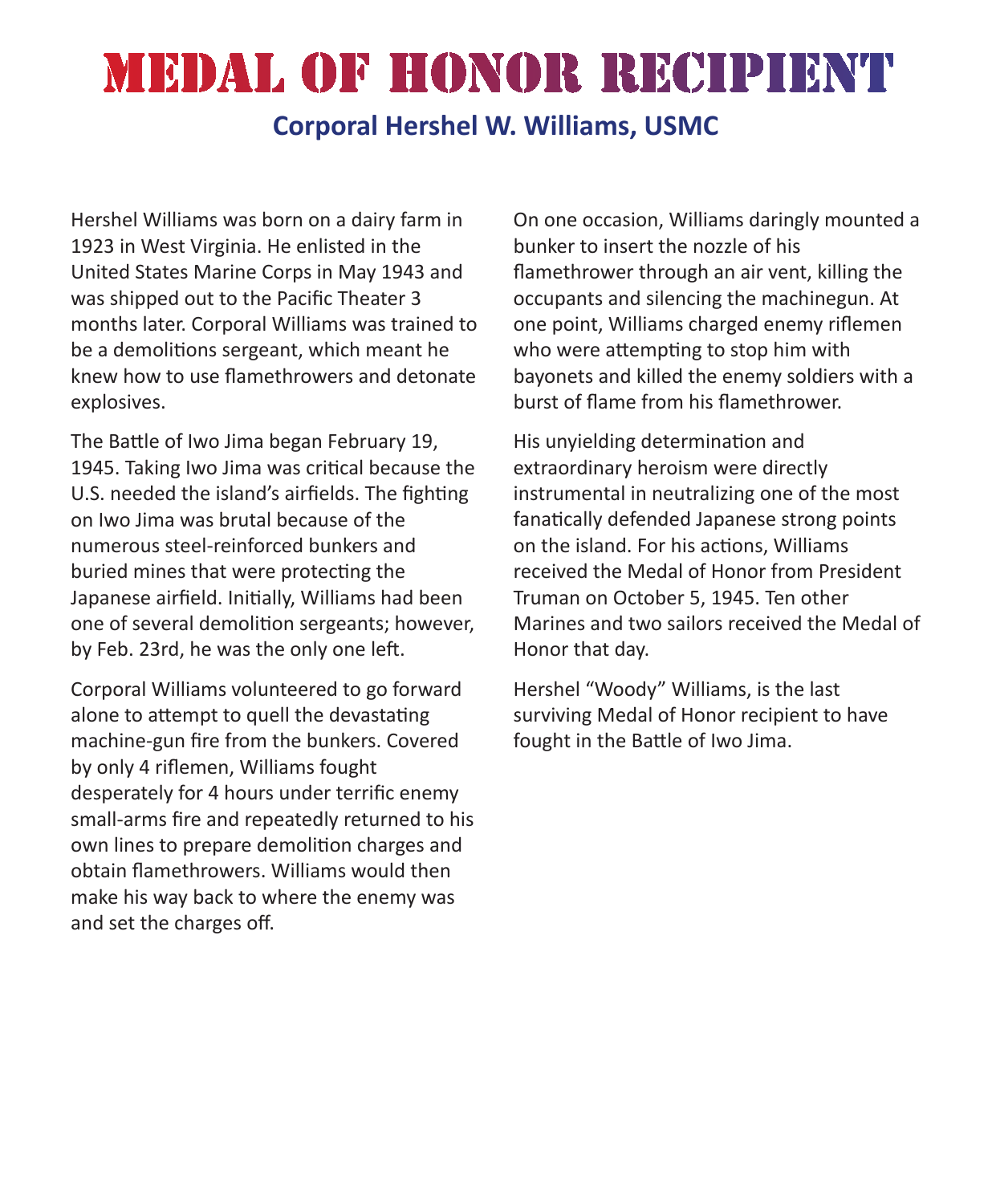### THE RIDERLESS HORSE: EMPTY BOOTS REVERSED IN THE STIRRUPS

The Caparisoned horse is the riderless horse who follows the caisson, (6 horses pulling the cart) which carries the casket of the fallen. The Caparison horse represents the soldier who will no longer ride in the brigade. The Caparisoned horse wears the cavalry saddle, the sword and backwards boots in the stirrups. The simple black riding boots are reversed in the stirrups to represent a fallen leader looking back on his troops for the last time.

The custom is believed to date back to the era of Genghis Khan, when a horse was sacrificed to serve the fallen warrior in the next world. In the United States, the Caparisoned horse is part of the military honors given to an Army or Marine Corps officer who was a colonel or above; this includes the President (Commander and Chief) and the Secretary of Defense. Alexander Hamilton was the first American to be given the honor.

In 1865, Abraham Lincoln was honored by the inclusion of a Caparisoned horse at his funeral. When Lincoln's funeral train reached Springfield, Illinois, his personal horse "Old Bob" was draped in a black mourning blanket, followed the procession and led mourners to Lincoln's burial spot. The tradition of the riderless horse in the funeral of American Presidents was not observed for the next eighty years. In 1945, when Franklin Roosevelt died, the horse appeared once more.

The riderless horse who took part in JFK's funeral procession would become the most renowned of all the horses. "Black Jack", who would represent the mount of a fallen leader in the processions for Kennedy, Presidents Herbert Hoover and Lyndon Johnson, as well as General Douglas MacArthur.

The Kennedy funeral procession would set the standard for riderless horses from 1963 to present day. A black modified English riding saddle and black bridle, black, spurred cavalry boots faced backwards in the stirrups and a scabbard with sword hung from the rear of the saddle's right side. Positioned beneath the saddle, a heavy saddle cloth, or saddle blanket, with ornamental design. The "Caparison horse" refers to the ornamental design on the horse's saddle cloth or saddle blanket. The soldier who leads the riderless horse is called the cap walker.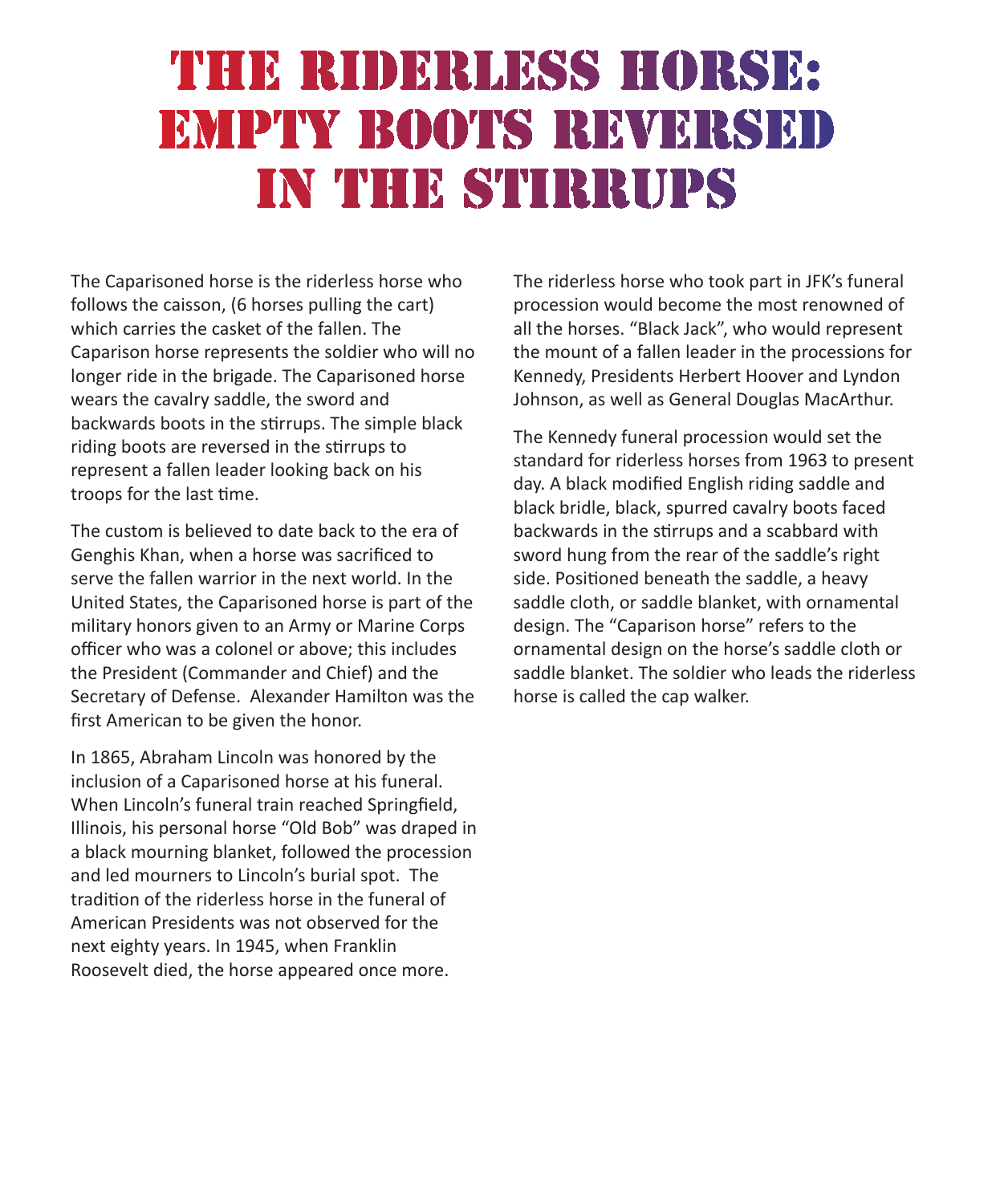## **WHY ARE MILITARY HELICOPTERS NAMED AFTER** NATIVE AMERICAN TRIBES?

The Army's helicopters have a number of names that you recognize immediately: Apache, Black Hawk, Kiowa, Lakota and Comanche. These are also the names of Native American tribes. This is not a coincidence.

Early Army helicopters had names like Hoverfly. The benign nature of the name did not sit well with General Hamilton Howze, a pioneer of air-mobile warfare. General Howze envisioned the helicopter as a fast, mobile, stealthy machine on the field of battle using terrain and vegetation to an advantage similar to the Warrior Tribes. Shortly thereafter, the next helicopter became the H13 Sioux, the Korean War aircraft most famous for its appearance in the television show M\*A\*S\*H\*.

Although not an official policy, Army officials typically name attack aircraft for tribes that historians have noted for their prowess. There is an actual process to picking a name for new aircraft. The Bureau of Indian Affairs keeps a list of names for the Army to use. When the Army gets a new helicopter or other aircraft, the commanding officer of the Army Materials Command comes up with a list of five names.

The names must promote confidence in the abilities of the helicopter or plane. The names cannot sacrifice dignity and it must promote an aggressive spirit. The names are then submitted to the United States Patent Office. After a lot more bureaucratic paperwork, eventually a name is picked.

Then comes something unique. The helicopter or aircraft is then part of a ceremony attended by Native American leaders, who bestow tribal blessings. In other words, the Army's helicopters and fixed-wing aircraft bear the names that reflect fierce and courageous warriors.